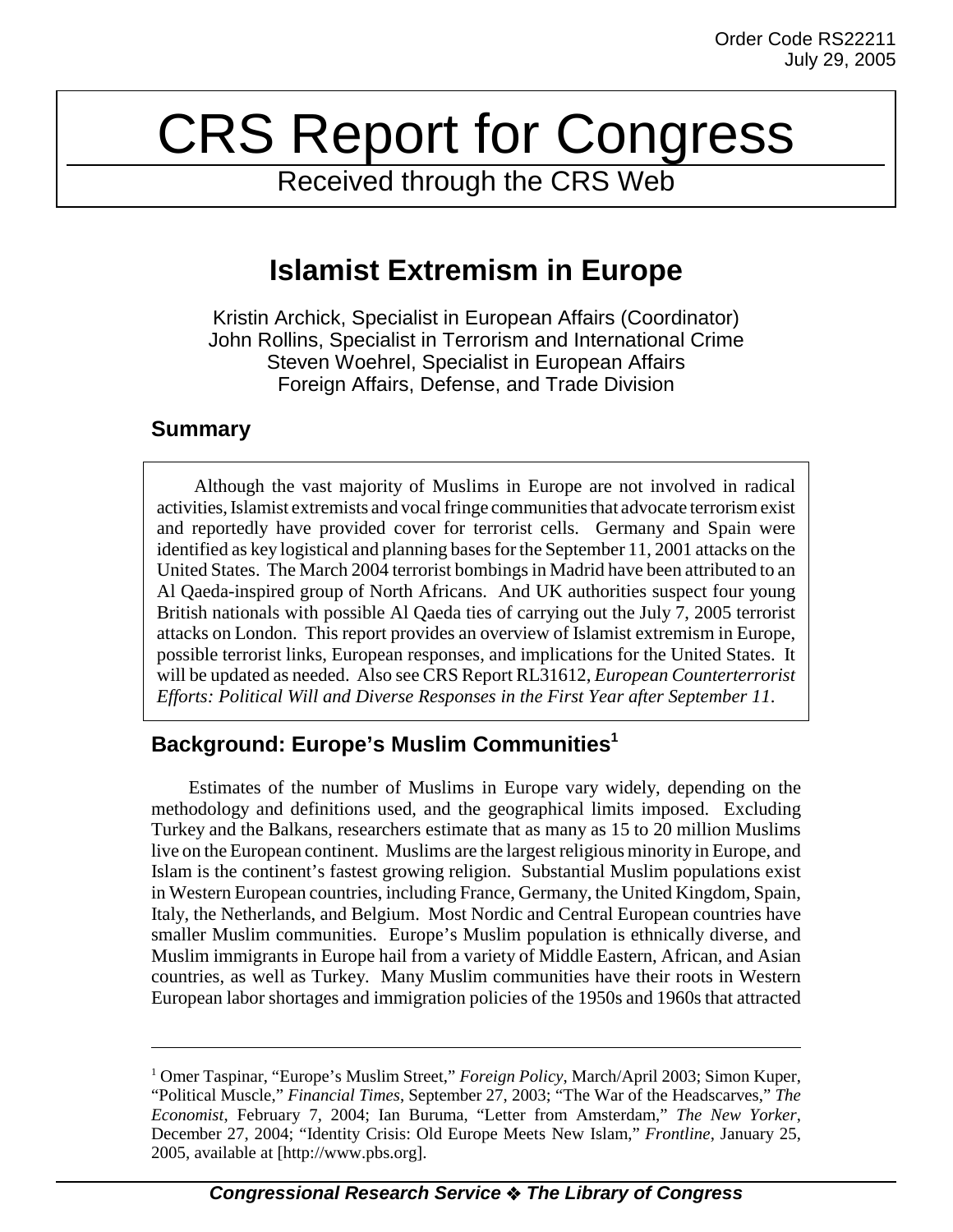large numbers of North Africans, Turks, and Pakistanis especially. In recent years, there have been influxes of Muslim migrants and political refugees from other regions and countries, including the Balkans, Iraq, Somalia, and the West Bank and Gaza Strip.

European countries have struggled to integrate their growing Muslim populations. A disproportionately large number of Muslims in Europe are poor, unemployed, or imprisoned, and many feel a sense of cultural alienation and discrimination. For decades, countries such as Germany, Austria, and Switzerland viewed Muslim immigrants as temporary "guest workers." As a result, little effort was made at integration, and parallel societies developed. Britain and the Netherlands embraced the notion of multiculturalism — integration while maintaining identity — but in practice, this concept helped entrench discrete Muslim communities, functioning apart from the culture of the host country. Nor has France's integration policy prevented the segregation of its Muslim communities.

### **Islamist Extremists in Europe and Links to Terrorist Groups**

Although the vast majority of Muslims in Europe are not involved in radical activities, Islamist extremists and vocal fringe communities that advocate terrorism exist and reportedly have provided cover for terrorist cells. Europe's largely open borders and previously non-existent or lax terrorism laws have also allowed some Islamist terrorists to move around freely. Following the September 11, 2001 attacks on the United States, Germany and Spain were identified as key logistical and planning bases by U.S. and European officials; numerous terrorist arrests were also made in Belgium, France, Italy, and the UK. The March 11, 2004 terrorist bombings of commuter trains in Madrid, Spain that killed 191 people were carried out by an Al Qaeda-inspired group of North Africans, mostly Moroccans resident in Spain.

Even before terrorists struck London's mass transport system in July 2005, many analysts believed that the UK had become a breeding ground for Islamist extremists. Radical mosques in London's Finsbury Park and Brixton neighborhoods apparently indoctrinated Richard Reid, the airplane "shoe bomber," and Zacarias Moussaoui, the alleged "20<sup>th</sup>" September 11 hijacker. In 2003 and 2004, UK authorities disrupted several terrorist cells reportedly connected to Al Qaeda. UK authorities have named four young British Muslims as the perpetrators of the July 7, 2005 London attacks that killed at least 52 people, plus the four bombers, and injured over 700. Three of the alleged bombers were of Pakistani descent and had recently traveled to Pakistan and/or Afghanistan, raising the possibility that they received terrorist training from remaining Al Qaeda operatives there. Given the type of explosive devices used and the apparent level of planning, investigators also suspect that the mastermind and bombmaker may be directly linked to Al Qaeda.<sup>2</sup> On July 21, 2005, four attackers tried but failed to set off four explosions on London's metro and bus lines; no casualties resulted. UK officials have noted many similarities with the July 7 bombings, and are investigating possible links.

It should be noted that nationals aligning their beliefs with Al Qaeda or radical Islam are not unique to Europe. The United States has captured or identified several U.S. citizens with similar views in the course of the fight against terrorism. However, some

<sup>&</sup>lt;sup>2</sup> "Bomb Investigation Far From Over," BBC News, July 13, 2005; Glenn Frankel and Craig Whitlock, "London Probe Extends Abroad," *Washington Post (WP)*, July 16, 2005.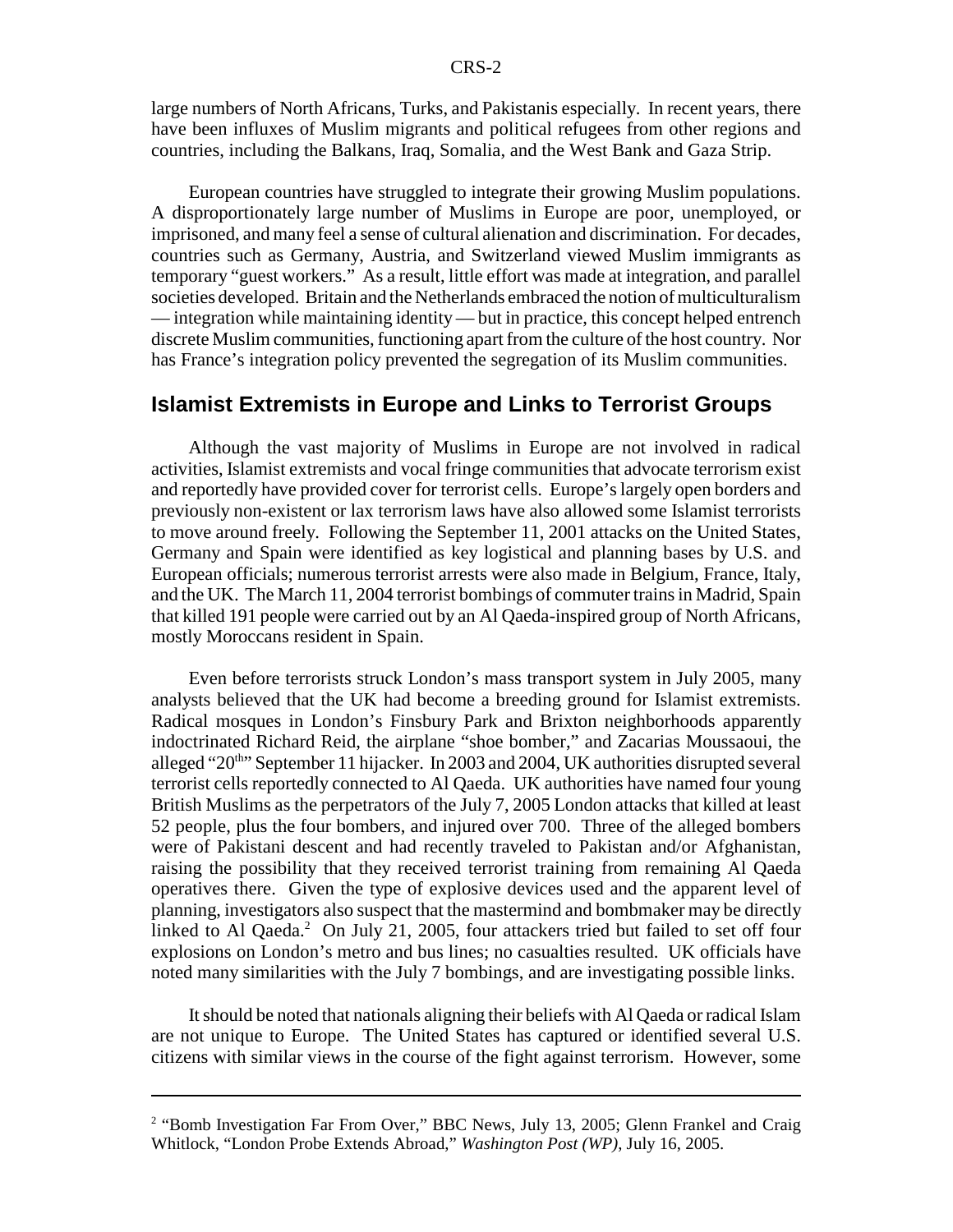assert that the failure of European governments to fully integrate Muslim communities into mainstream society leaves some European Muslims more vulnerable to extremist ideologies. Many experts say that some European Muslim youth, many of whom are second or third generation Europeans, feel disenfranchised in a society that does not fully accept them; they appear to turn to Islam as a badge of cultural identity, and are then radicalized by extremist Muslim clerics.<sup>3</sup> Traditionally liberal asylum and immigration laws in Western Europe, as well as strong free speech and privacy protections, have attracted numerous such clerics and Middle Eastern dissidents. Many point to the UK as a key sanctuary for Islamists claiming political persecution at home. Several have long espoused violence in the name of Islam, including the former preacher of London's Finsbury Park mosque, Egyptian-born Abu Hamza Al Masri, and Syrian-born Omar Bakri Mohammed, who once led the fundamentalist Al Muhajiroun youth movement.<sup>4</sup> UK officials have been inclined toward "watchful tolerance" of such extremists, claiming that freedom of speech must be protected and that cracking down on them would only drive them underground and deprive authorities of valuable intelligence information.

Some experts also believe that the recent wars in Afghanistan and Iraq have radicalized more European Muslims, and strengthened terrorist recruitment efforts.<sup>5</sup> Many European Muslims claim common cause with suffering brethren in the Israelioccupied Palestinian territories, as well as in Iraq, Chechnya, and elsewhere. They tend to view the "war on terrorism" as a war on Islam, and perceive an unjust double standard at work in the foreign policies of many European governments, especially those that supported the U.S.-led war in Iraq. Some say that the increase of jihadist websites and internet chatrooms has resulted in extremism appealing to younger and younger Muslims. Recent media reports indicate instances of very young French Muslim teenagers being recruited to fight in Iraq; German and Italian law enforcement authorities also have reportedly disrupted efforts by Islamist extremists to recruit European youths for Iraq.6

Others note that Europe's physical location — within a few days driving distance to Iraq or Chechnya — makes it vulnerable to fighters returning from conflict zones who have either European roots or are unable to return to their countries of origin. Press reports suggest that Iraqis and others tied to the insurgency have been active in Europe. In December 2004, German authorities arrested three Iraqis suspected of plotting to assassinate the interim Iraqi prime minister during a visit to Berlin; the three Iraqis allegedly belong to Ansar al-Islam, which has organized strikes against U.S. troops and others in Iraq. Some German intelligence officials reportedly worry that extremists with

<sup>&</sup>lt;sup>3</sup> "Al Qaeda Today: The New Face of the Global Jihad," *Frontline*, January 25, 2005, available at [http://www.pbs.org]; Sebastian Rotella, "Europe's Boys of Jihad," *Los Angeles Times*, April 2, 2005.

<sup>&</sup>lt;sup>4</sup> Elaine Sciolino and Don Van Natta, "For a Decade, London Thrived as a Busy Crossroads of Terror," *New York Times (NYT)*, July 10, 2005; Steve Coll and Susan Glasser, "In London, Islamic Radicals Found a Haven," *WP*, July 10, 2005.

<sup>5</sup> Patrick Tyler and Don Van Natta, "Militants in Europe Openly Call for Jihad," *NYT*, April 26, 2004; "Moderate Muslims in Britain Worry the Iraq War Makes Recruiting Disillusioned Muslim Youth by Extremists Easier," Associated Press, November 27, 2004.

<sup>6</sup> Rotella, *Op. Cit*.; Tyler and Van Natta, *Op. Cit*.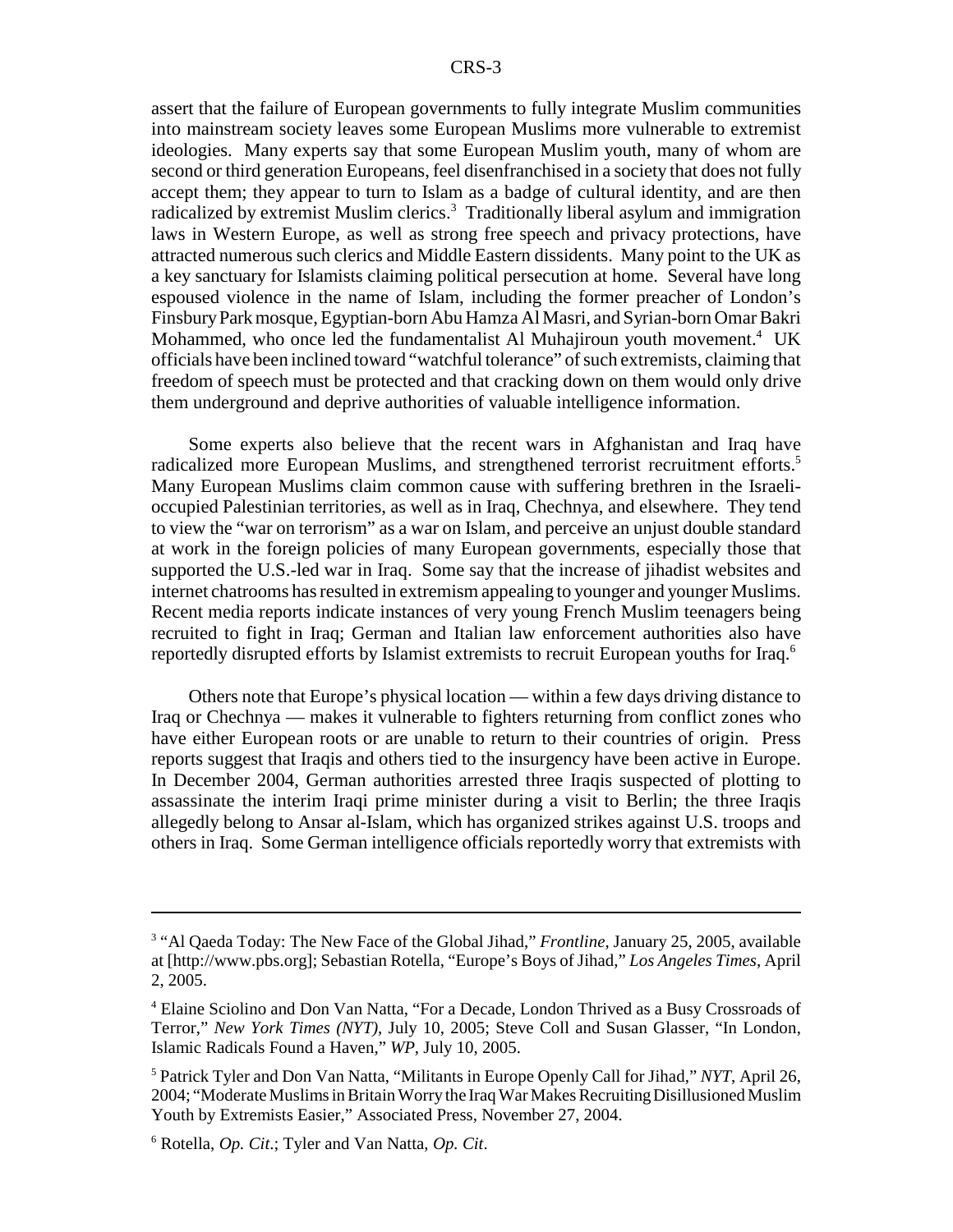connections to Abu Musab al-Zarqawi — the leading Al Qaeda-linked terrorist in Iraq aspire to conduct a large-scale attack in Europe, possibly with chemical weapons.7

Central and Eastern Europe has not been reported to be as important a haven for Al Qaeda and other terrorist groups; most countries in the region have not attracted significant numbers of Muslim immigrants. However, concerns have been raised about several countries in Southeastern Europe with large Muslim populations, e.g. Bosnia-Herzegovina. One legacy of the 1992-1995 war in Bosnia is the presence of Islamist fighters from other countries who stayed behind and became Bosnian citizens. Some Islamic charities that proliferated during and after the war reportedly served as Al Qaeda money-laundering fronts. Terrorist groups have also operated from Albania. At the same time, opposition to terrorism among indigenous Muslims in the Balkans has been strong. Most view themselves as part of Europe and are grateful for the U.S. role in defending them against Serbian aggression in the 1990s. U.S. officials say that efforts by Islamist extremists to recruit local Muslims have met with limited success, and they praise these countries' anti-terrorism efforts, especially after September 11. Nevertheless, some experts assert that Central and Southeastern Europe may pose a more significant threat than often acknowledged. The region's weak governing institutions and problems with organized crime and corruption may make it vulnerable to infiltration by terrorist groups. Observers caution that the Balkans in particular may play a role as a transit point for terrorists, a target area for recruitment, and a potential source of weapons or explosives.<sup>8</sup>

#### **European Responses**

The November 2004 murder of Dutch filmmaker Theo van Gogh brought the issue of Islamist extremism in Europe to the forefront of European political debate. Van Gogh, an outspoken critic of the treatment of women in Islam, was killed by a 27-year-old Dutch citizen of Moroccan descent and a follower of radical Islam. Since the murder, many European officials and social commentators have proclaimed that multiculturalism in Europe has failed, and called for greater integration of Muslims and other immigrants into mainstream European society. They believe that Muslims and others must embrace the native cultures of their new countries, including secularism.<sup>9</sup> Some European governments have been pursuing initiatives aimed at fostering integration and promoting secularism for several years. The French government, for example, has banned "conspicuous" religious symbols in public schools, including headscarves for Muslim girls, yarmulkes, and large crucifixes. Moderate Muslim groups in France supported the ban as a means to reduce tensions in the school system and in broader society.10 The Belgian government is reportedly considering a similar ban. The UK is introducing new citizenship classes to ensure that immigrants can speak English and understand British history and culture. Several analysts, however, also say that countries such as Spain, Italy, and Germany need to do more to encourage Muslim immigrants to become citizens.

<sup>7</sup> Craig Whitlock, "Germany Arrests 2 Al Qaeda Suspects," *WP*, January 24, 2005; "Zarqawi Planning Chemical Attack in Europe," Agence France Presse, March 30, 2005.

<sup>&</sup>lt;sup>8</sup> Discussions with U.S. and European officials.

<sup>9</sup> Terry Sanderson, "God and Government," *Conscience*, Spring 2005.

<sup>10</sup> For more information on this French law, see pp. 9-10 in CRS Report RL32464, *France: Factors Shaping Foreign Policy and Issues in U.S.-French Relations*, by Paul Gallis.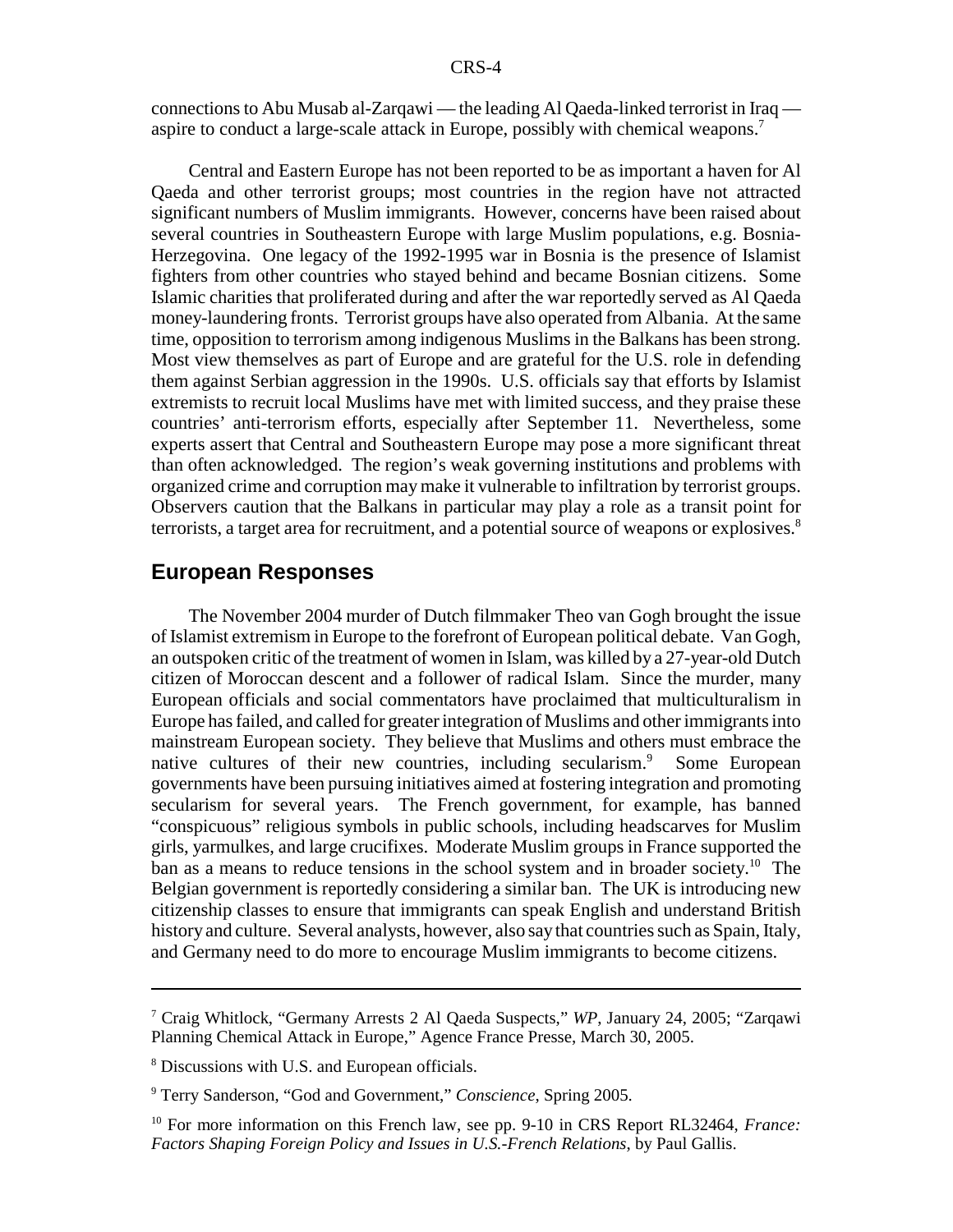Some European governments are trying to encourage moderate Muslim political voices and promote a greater role for them. Commentators note, for example, that there are few Muslim representatives in European parliaments. In 2003, Paris established an elected French Council of the Muslim Faith, an official advisory body that acts as the Muslim community's representative in dealings with the French government. French and British officials are also looking at ways to foster "homegrown imams" to minister to the needs of their Muslim communities, rather than relying on foreign imams whom they claim are often unfamiliar with the West or beholden to foreign interests. The Netherlands has reportedly created an "imam buddy system" that links foreign imams with Dutch volunteers to promote a better understanding among these imams of Dutch culture and society. Others argue that greater focus should be placed on addressing the lack of jobs and educational opportunities for Muslims, as well as racism. They say that racial violence against Muslims is on the rise in some European countries, such as the Netherlands, but governments have failed to acknowledge the scale of the problem. Since the London bombings, over 180 incidents of racial violence targeting London's Muslim population have been reported, and one Muslim man has been killed by British youths.11

Several analysts suggest that mainstreaming Muslims into European society would not necessarily translate into an embrace of European ideals; some even question whether Islam itself is compatible with European political principles and values. They point out, for example, that two British Muslim suicide bombers in Israel in April 2003 were from comfortable middle-class, Westernized suburbs in the UK. Some Muslim groups in Europe say that certain efforts toward integration — such as the French headscarf ban are counterproductive and only serve to increase the sense of discrimination among Muslims. In the wake of the London bombings, the UK government is consulting the British Muslim community on how to best tackle extremism. Some Muslim leaders argue that Muslim communities must be more vocal against extremism, and actively counter rather than tolerate radical preachers.<sup>12</sup>

European governments have also sought to contain Islamist extremists and counter terrorists by tightening security measures and reforming immigration and asylum laws. UK and French security services have reportedly increased their monitoring of mosques; Germany has changed its laws to allow authorities to investigate religious groups, and to facilitate the expulsion of Islamist radicals; and France and Italy have expelled Muslim clerics for violations of public order or for hate crimes. Following the London attacks, the British government plans to review immigration controls to make it easier to exclude or deport foreign individuals who incite hatred. UK legislation enacted in 2004 allows court-ordered detentions without charge for up to 14 days, and permits a range of "control orders," including house arrest, for terrorist suspects. Also notable are European Union (EU) efforts to boost police and judicial cooperation, enhance intelligence-sharing, and strengthen external EU border controls. Security and border control services in new EU members in Central and Eastern Europe, although not quite as effective as their Western counterparts, are also improving as they seek to meet EU standards.

<sup>11</sup> Elaine Sciolino, "Europe Struggling to Train New Breed of Clerics," *NYT*, October 18, 2004; Anna Mulrine, "Europe's Identity Crisis," *U.S. News and World Report*, January 10, 2005; "Police Pledge Tough Action as Race Hate Attacks Rise," *The Guardian*, July 12, 2005.

<sup>&</sup>lt;sup>12</sup> Mulrine, *Op. Cit.*; "Blair Pledges Dialogue with Muslims," Associated Press, July 13, 2005.